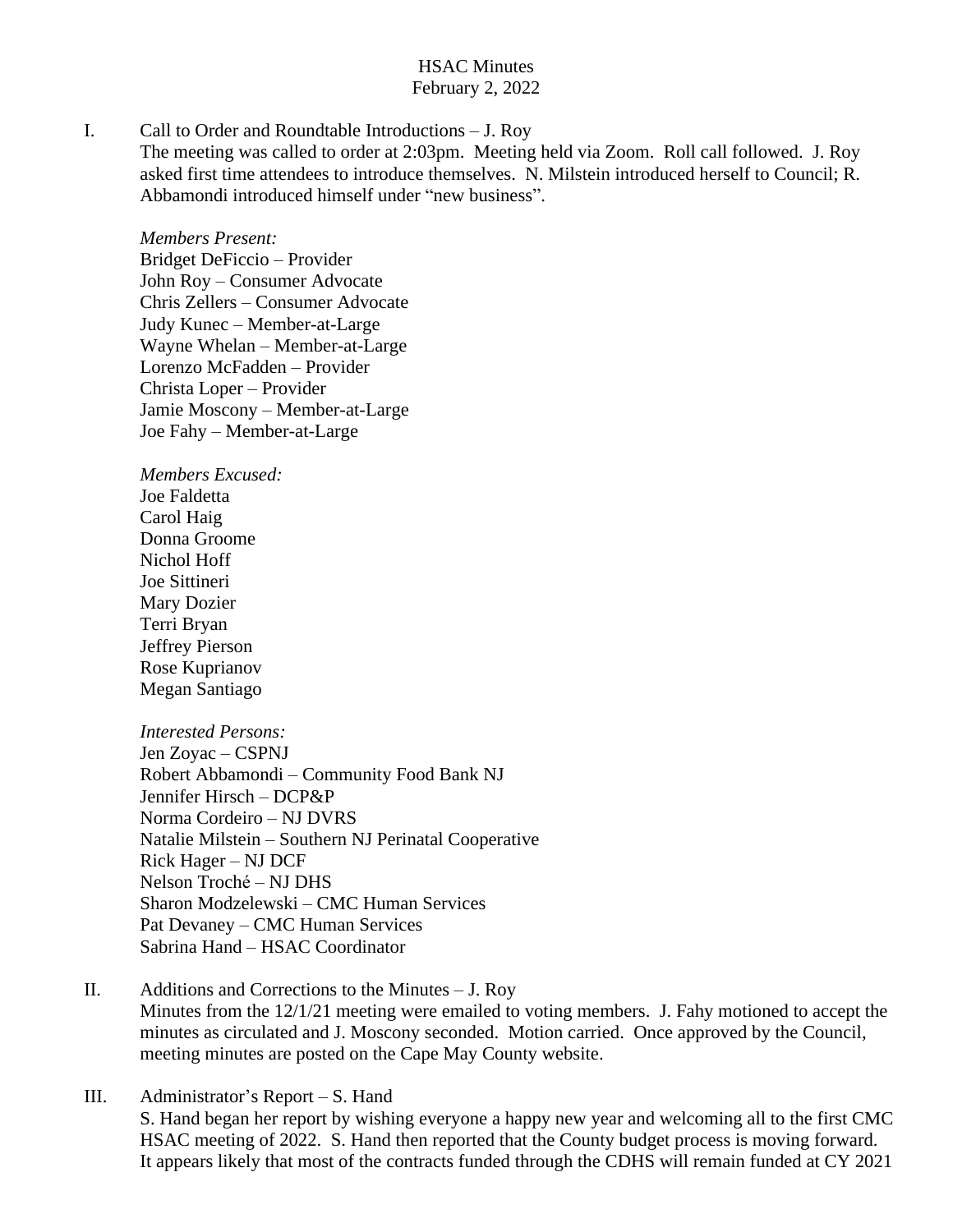levels. However, there is always the possibility that funding levels may be modified as the budget process moves forward. To that end, the HSAC office is in the process of closing out those CY 2021 contracts for which Council has oversight. Any agency funded with County dollars through the HSAC who has not yet submitted their final report for CY 2021 is asked to do so ASAP. As noted in the Executive report, the Board of County Commissioners approved the recommendations of the Proposal Review committee regarding the awarding of those human service contracts funded with County dollars and administered by the HSAC at their 12/14/21 meeting. The CY 2022 contracts have been prepared and forwarded to the County Purchasing Department for execution. There was one service for which a 3rd RFP needed to be issued. Proposals for that service are due 2/9/22. The HUD PITC was held on 1/26/22. While survey tabulation is not yet complete, preliminary information indicates that the numbers should be similar to last year. There was a Code Blue declaration on the night of the PITC. Thus, warming centers were available for emergency shelter. For the HTF, the Advisory Board continues to meet. The most recent meeting was held on 1/19/22. The Board opened the application cycle for a second round on 2/1/22. All local agencies providing services to those experiencing homelessness received an announcement of funding availability and instructions for application. Anyone who did not receive the announcement and would like to receive the materials should contact S. Hand directly. Regarding the HSAC Needs Assessment scheduled to begin in January, DCF has "paused" the 2022 HSAC Needs Assessment to allow sufficient time to review all the feedback that was provided related to the process. K. Stoehr of DCF reported at the SHSAC meeting in December that the pause would be for at least 6 months while DCF reviewed the feedback from multiple stakeholders. It is expected that an update will be provided at the February SHSAC meeting. Lastly, S. Hand reminded those present that anyone wishing to conduct a presentation or ask for a specific presentation at an upcoming HSAC meeting should forward that request to S. Hand for Executive Committee consideration and scheduling.

### IV. State Department Reports:

DHS – N. Troché

N. Troché reported that all state employees have returned to their offices. Thus, he is working from the NJ DHS offices in Trenton. He then reported that per Governor Murphy's nomination, Sarah Adelman is now officially the Commissioner for NJ DHS; she had been serving as the Acting Commissioner. N. Troché concluded by announcing that Governor Murphy has added \$40 million to the "Excluded New Jerseyans" fund and has extended the deadline for application; there have also been some changes to the regulations which should make it easier for consumers to apply. N. Troché will forward information on the program to S. Hand for distribution.

### • DCF – J. Hirsch

R. Hager, DCF Community Outreach Coordinator, stated that he recently sent out two (2) emails with information for distribution (both were shared with all on the HSAC distribution lists). The first email was an update on summer camp registration for those with I/DD; the deadline has been extended from 3/1/22 until the end of June and the second email provided information on a variety of DCF publications that are available free of charge. J. Roy commented that there are a limited number of summer camps available in the southern region and some camps have stopped participating due to the lack of timely payments through PerformCare. R. Hager responded that he would investigate the issue. Regarding the local DCP&P office, written reports with the statistics for the Cape May office for the months of November and December 2021 were distributed with the meeting packet. J. Hirsch reported that as the statistics indicate, the number of intakes has been relatively stable over the past few months. She then reported that all Cape May DCP&P Local Office staff have returned to the office fulltime as of  $1/31/22$ . In addition, 6 to 7 new staff have been recently hired; the office had been down staff due to retirements.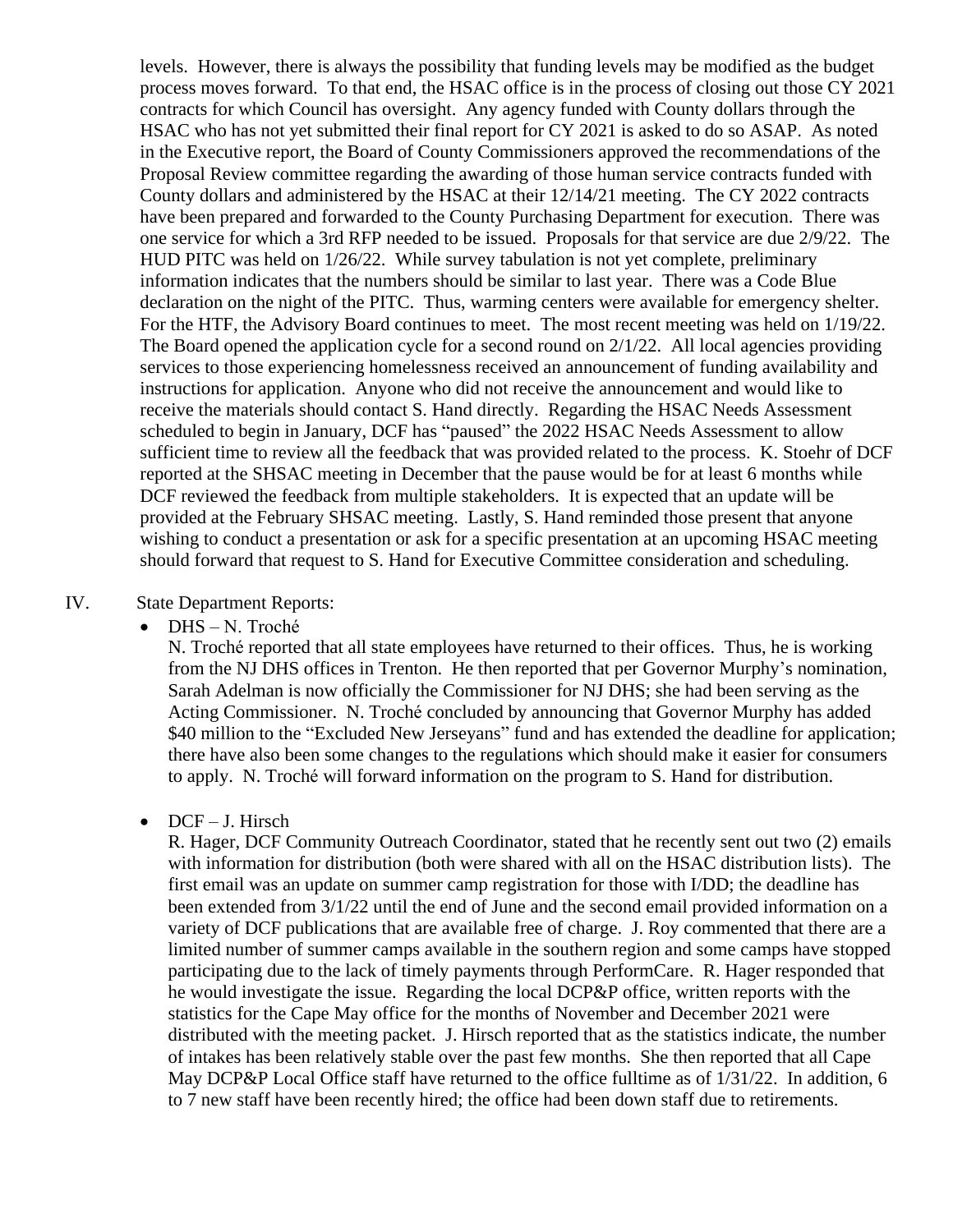## V. Committee Reports:

a. Executive Committee – J. Roy

Minutes from the 1/26/22 meeting were distributed with the meeting packet via email. J. Roy referenced #9 of the minutes regarding the HSAC annual survey to report that the results indicate that majority prefer the meeting format to remain virtual. The Executive Committee discussed the HSAC meeting format and decided to hold the meetings virtually through June; the Committee will reevaluate at their May meeting. N. Troché stated that many other County HSACs have decided to do the same – continue virtual meetings at least for the next few months. Some have even decided to keep most meetings virtual with one (1) in-person meeting per quarter. J. Roy noted that the survey results also indicated that while people prefer virtual, they miss the opportunity to network. J. Roy asked those present if they would like the Zoom to remain active after the close of the business meeting for informal discussion/networking. It was the consensus of those present that this was not needed, and that networking will be done offline.

- b. Disability Services Committee K. Fitzsimons J. Roy reported for K. Fitzsimons. The next meeting of the DSC is scheduled for 2/15/22.
- c. Program Review Committee J. Kunec J. Kunec reported that the PRC will meet in February to review the proposals submitted in response to the RFP for DV shelter services. These proposals are due 2/9/22.
- d. WFNJ-WTW D. Groome

S. Hand stated that D. Groome sends her apologies, but she had a last-minute scheduling conflict due to an unexpected Social Services Directors call with NJ DFD. She added that written reports detailing WFNJ/SNAP caseload numbers for Cape May County (CMC) for October, November, and December 2021 were distributed with the meeting packet. The packet also includes a report in quarterly format with CMC statistics for these same months to allow for ease of monthly comparison. D. Groome will report on the quarterly statistics at the March HSAC meeting.

# e. CEAS – S. Matthews

Minutes from the 1/11/22 CEAS meeting were distributed with the meeting packet. S. Hand reported for S. Matthews. She stated the following regarding the minutes: this was a brief meeting (purposefully brief so that CEAS attendees could participate in the PITC training session hosted by Monarch Housing immediately after the meeting) which focused on updates of local programs and the completion/submission of the SNJCoC application and accompanying project applications to HUD for the 2021 CoC Competition (submitted by the 11/16/21 deadline). She noted that the Emergency Assistance report indicated that the numbers for those seeking assistance were increasing and that these applications were from consumers who cited non-COVID reasons for applying (not those impacted by the eviction moratorium).

f. CIACC – S. Modzelewski

Minutes from the 1/18/22 CIACC meeting were distributed with the meeting packet. The following items were highlighted: 1) Sharon Trombetta gave an informative presentation about Shore Family Success Center. The center is a community gathering place located in Rio Grande and everyone is welcome. Services are free. The center provides resource information, family activities, tutoring, presentations, grandparents raising grandchildren meetings, etc. A monthly calendar is posted on the website and Facebook 2) Regarding the Promising Path to Success 2.0 (PPS 2.0) grant, the CIACC will meet with some established family/youth groups at their respective meetings to gather input on ways to increase the comfort level of participation at CIACC meetings. CIACC approved suggestions for use of the PPS 2.0 \$10,000 grant funding (i.e., trainings, promotional items, fees for subject matter experts). 3) Jennifer Plews, Acenda, provided information about psychiatric emergency services, Screening. The service is provided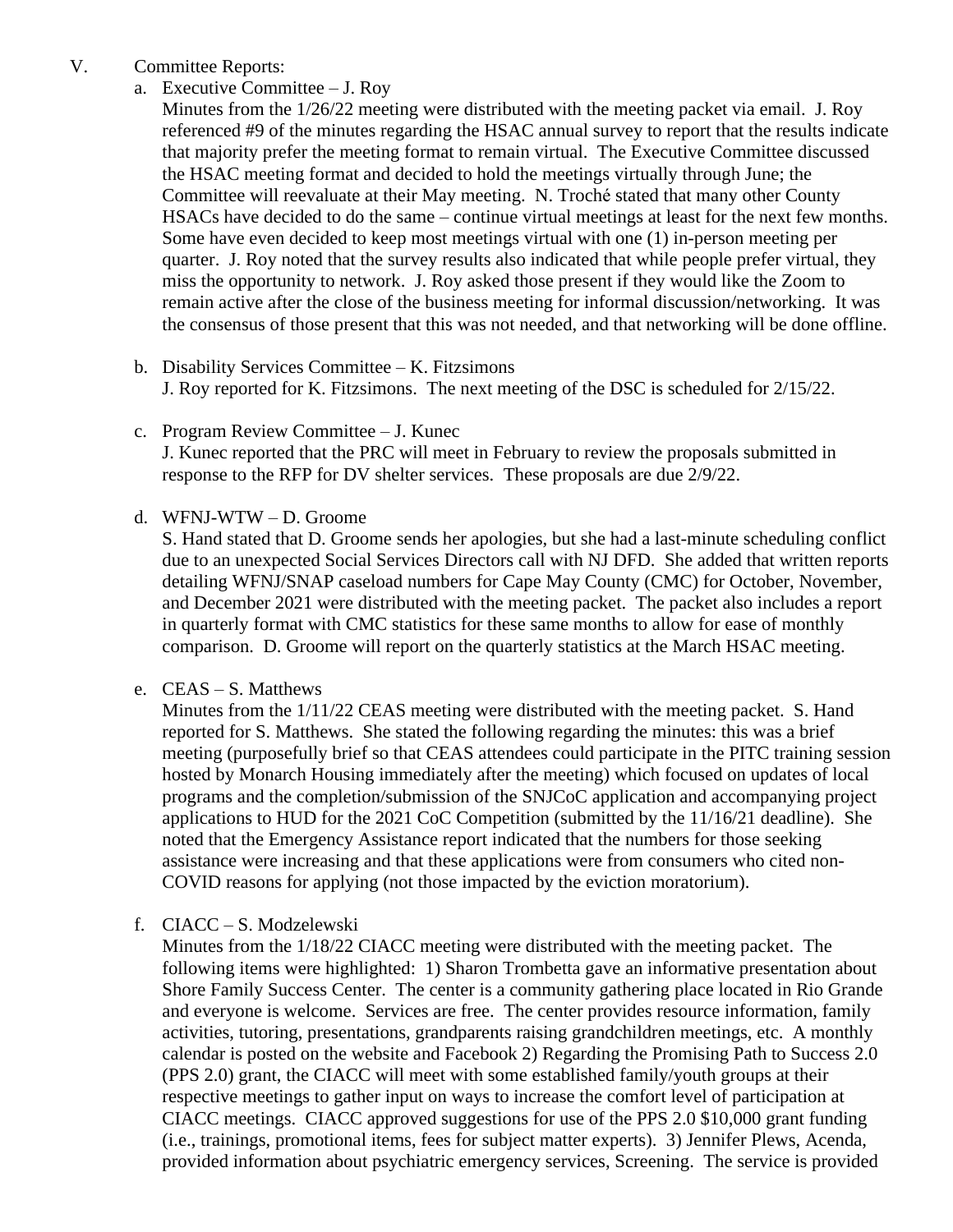in the community or at Cape Regional Emergency Room. Screening assesses an average of 25-35 children per month (usually an uptick during the school year) to determine the level of care and need at that moment for appropriate treatment. Approximately 25% of the children will be placed inpatient. Service is available 24/7. 4) Agency representatives provided updates on their services and activities. The next CIACC meeting will be held on March  $16<sup>th</sup>$ . W. Whelan asked if the inpatient psychiatric services for children were still located in Bridgeton. S. Modzelewski responded affirmatively noting that the provider was Inspira. J. Moscony stated that CMC Special Services School District (SSSD) is working on a project that will allow the Center for Family Guidance/Cape Regional to open a Partial Hospitalization Program at CMCSSSD with an anticipated start date of 9/1/22. Bids will be through Cape Regional/Center for Family Guidance. She added that she will share information with Council about this project as it develops.

g. Membership – C. Loper

C. Loper welcomed B. DeFiccio to Council as a voting member. She noted that with this appointment and the appointment of 2<sup>nd</sup>/additional terms for eligible Council members, Council membership is full. C. Loper concluded by reminding any voting member who has not yet done so to submit their annual "Conflict of Interest" statement to S. Hand as soon as possible.

A motion was made by J. Kunec and seconded by B. DeFiccio to accept the committee reports as presented. Motion carried.

## VI. Liaison Reports

- a. MHADA Board P. Belasco
	- Minutes from the 12/14/21 meeting were distributed with the meeting packet. P. Devaney reported for P. Belasco. She highlighted the following from the minutes: 1) New Services – JFS will be offering a Community Support Services program which will offer 4 housing vouchers to CMC residents and Acenda will be offering "pop-up" mental health events that would be centered around food insecurity but also include information about support services. Acenda will be inviting an array of community supports to participate at each event. To date, no events have been scheduled but it is hoped that events can begin within the next month. 2) RFPs – DMHAS issued an RFP for Early Intervention Support Services in essence an "urgent care" for mental health issues. CMC is one of the eligible counties. There is \$1 million in funding per award. There is also an RFP for a Recovery Center. CRMC will be submitting a proposal to continue the operations of the CMC Recovery Center. 3) Discussion – the Board discussed the topic of staffing issues noting that there is a statewide staffing crisis. Research is being conducted to support increased reimbursement rates for services so that rates paid to staff can also be increased. 4) The Recovery High School administered by Cape Assist now has 10 youth enrolled; most are from CMC. N. Cordeiro asked for a contact number for Cape Assist so that she could reach out to offer DVRS employment services. P. Devaney responded that the number to call is (609) 522-5960.
- b. Youth Services Commission S. Modzelewski

Minutes from the 1/11/22 meeting were distributed with the meeting packet. Following items were highlighted: 1) The County received the 2022 award letter for Comprehensive County Funding. The award funds the Intensive Supervision Program, Station House Adjustment, and Pathways to Employment. 2) Cape May County youth, who are ordered to detention, will now be sent to Ocean County Detention Center due to staffing issues at Harborfields. 3) Proposal Review Committee recommended to the County Commissioners that Cape Assist receive the award for the 2022 Innovations Grant of \$40,000 for the Probation Enrichment, Incentive, and Orientation program. 4) Program representatives provided updates on their activities. The next YSC meeting will be held on March 8th.